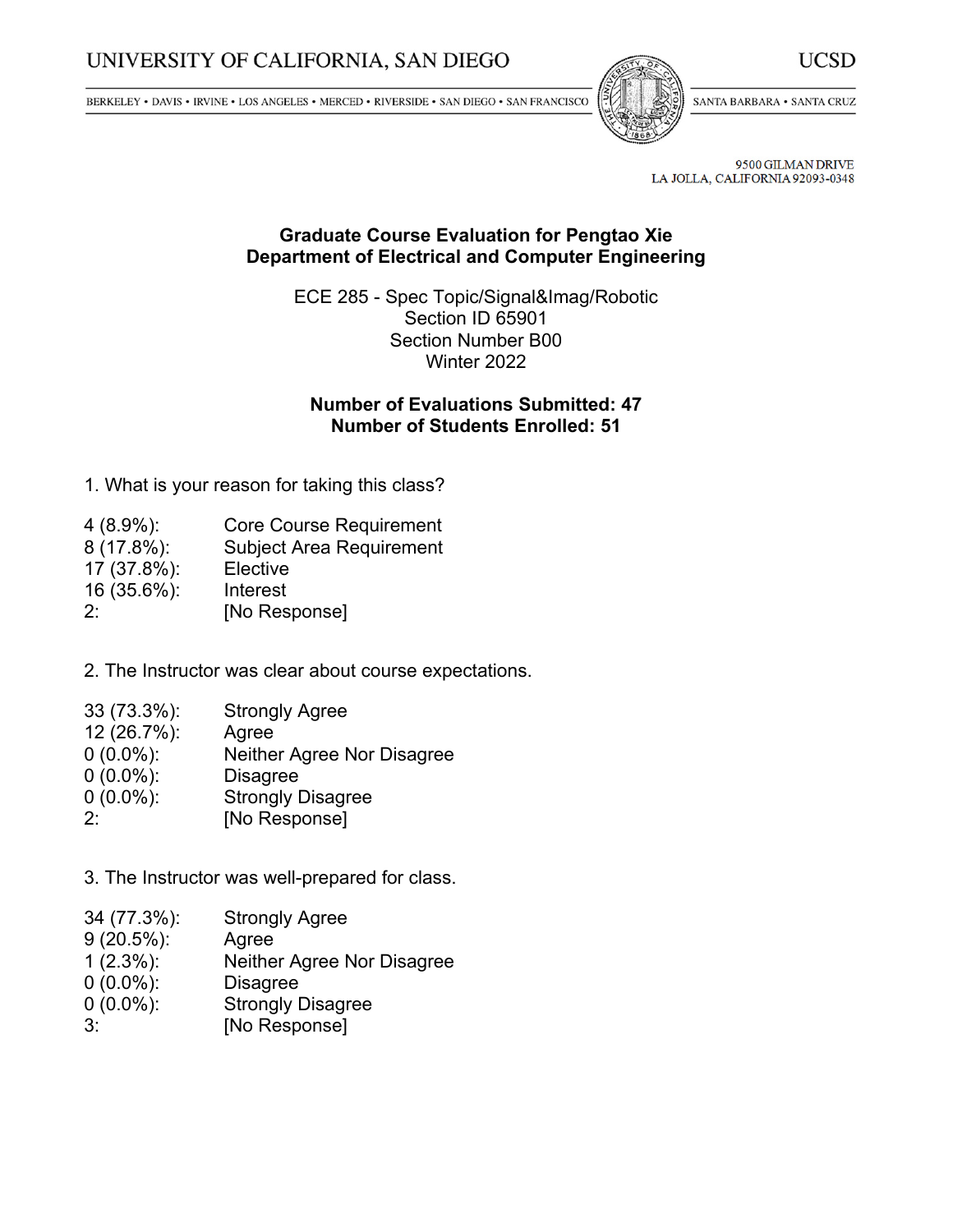4. The Instructor organized class activities in <sup>a</sup> way that promoted learning.

| 28 (63.6%):   | <b>Strongly Agree</b>      |
|---------------|----------------------------|
| $8(18.2\%)$ : | Agree                      |
| $8(18.2\%)$ : | Neither Agree Nor Disagree |
| $0(0.0\%)$ :  | <b>Disagree</b>            |
| $0(0.0\%)$ :  | <b>Strongly Disagree</b>   |
| $3^{\cdot}$   | [No Response]              |

5. The Instructor promoted and encouraged questions and discussion.

| $30(68.2\%)$ : | <b>Strongly Agree</b>      |
|----------------|----------------------------|
| $9(20.5\%)$ :  | Agree                      |
| $3(6.8\%)$ :   | Neither Agree Nor Disagree |
| $2(4.5\%)$ :   | <b>Disagree</b>            |
| $0(0.0\%)$ :   | <b>Strongly Disagree</b>   |
| 3:             | [No Response]              |

6. The Instructor provided feedback (written/oral) in <sup>a</sup> way that promoted learning.

| 29 (65.9%):  | <b>Strongly Agree</b>      |
|--------------|----------------------------|
| 12 (27.3%):  | Agree                      |
| $2(4.5\%)$ : | Neither Agree Nor Disagree |
| $1(2.3\%)$ : | <b>Disagree</b>            |
| $0(0.0\%)$ : | <b>Strongly Disagree</b>   |
| $3^{\cdot}$  | [No Response]              |

7. The Instructor was accessible to students outside of class (office hours, e-mail, etc.).

| 37 (84.1%):  | <b>Strongly Agree</b>      |
|--------------|----------------------------|
| 7 (15.9%):   | Agree                      |
| $0(0.0\%)$ : | Neither Agree Nor Disagree |
| $0(0.0\%)$ : | <b>Disagree</b>            |
| $0(0.0\%)$ : | <b>Strongly Disagree</b>   |
| $3^{\cdot}$  | [No Response]              |

8. I would recommend this instructor overall.

- 33 (70.2%): Strongly Agree
- 12 (25.5%): Agree
- 2 (4.3%): Neither Agree Nor Disagree
- 0 (0.0%): Disagree
- 0 (0.0%): Strongly Disagree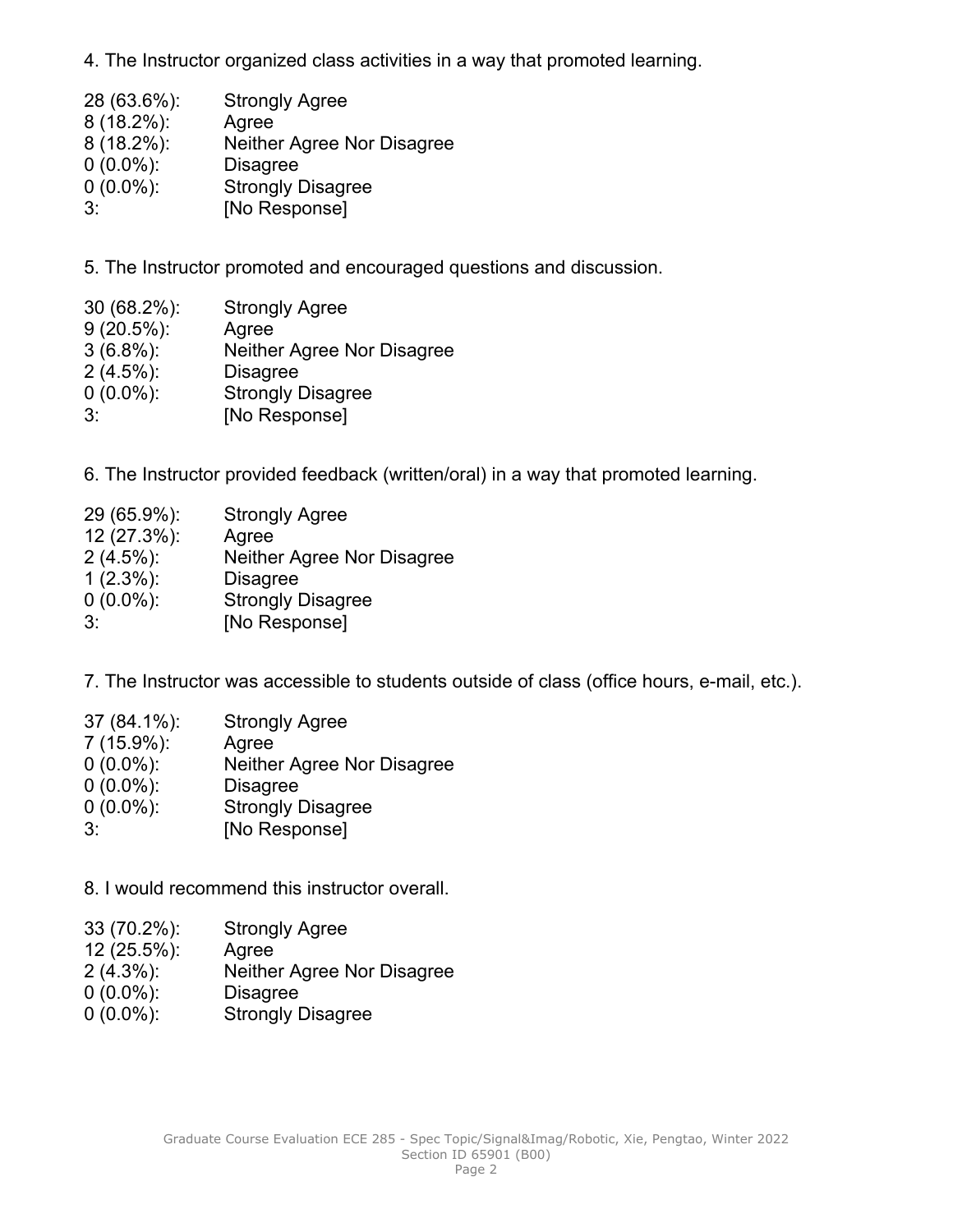9. What is your overall rating of the Instructor?

| 36 (76.6%):   | Excellent            |
|---------------|----------------------|
| $9(19.1\%)$ : | Above Average        |
| $2(4.3\%)$ :  | Average              |
| $0(0.0\%)$ :  | <b>Below Average</b> |

0 (0.0%): Poor

10. General comments about the Instructor's performance

*Please keep your comments constructive and professional, abiding by the Principles of Community*

- Although the mathmatical analysis is complex, the instructor can use easy words to explain those cutting-edge models.
- Amazing for this course! It was great that he recapped after completion of some topics and patiently answered questions.
- Best Instructor ever
- Excellent professor, love his every course.
- He is <sup>a</sup> really nice and knowledgeable professor
- Pengtao is very kind and helpful for our study of this course. And he is also very familiar with and good at lecturing the topics in deep generative models.
- Prof Pengtao is <sup>a</sup> great instructor who actually cares about the students. He was very accomodating during the hardships of the pandemic was very accessible to students even outside class hours and office hours
- Professor Xie has very nice personality and expert knowledge in his field.
- The course is <sup>a</sup> comprehensive introduction to all active fields in generative modeling.
- The professor showed that he cares <sup>a</sup> lot about the class and students this quarter by rescheduling lecture to meet everyone's times and being accessible on both Piazza and email. Also recording lectures so that they're always available.
- The style of teaching was slightly monotonous which is hindering attention retention and was slightly demotivating, but in <sup>a</sup> broader view it was great course.

11. I would recommend this course overall.

- 34 (72.3%): Strongly Agree
- 11 (23.4%): Agree
- 1 (2.1%): Neither Agree Nor Disagree
- 0 (0.0%): Disagree
- 1 (2.1%): Strongly Disagree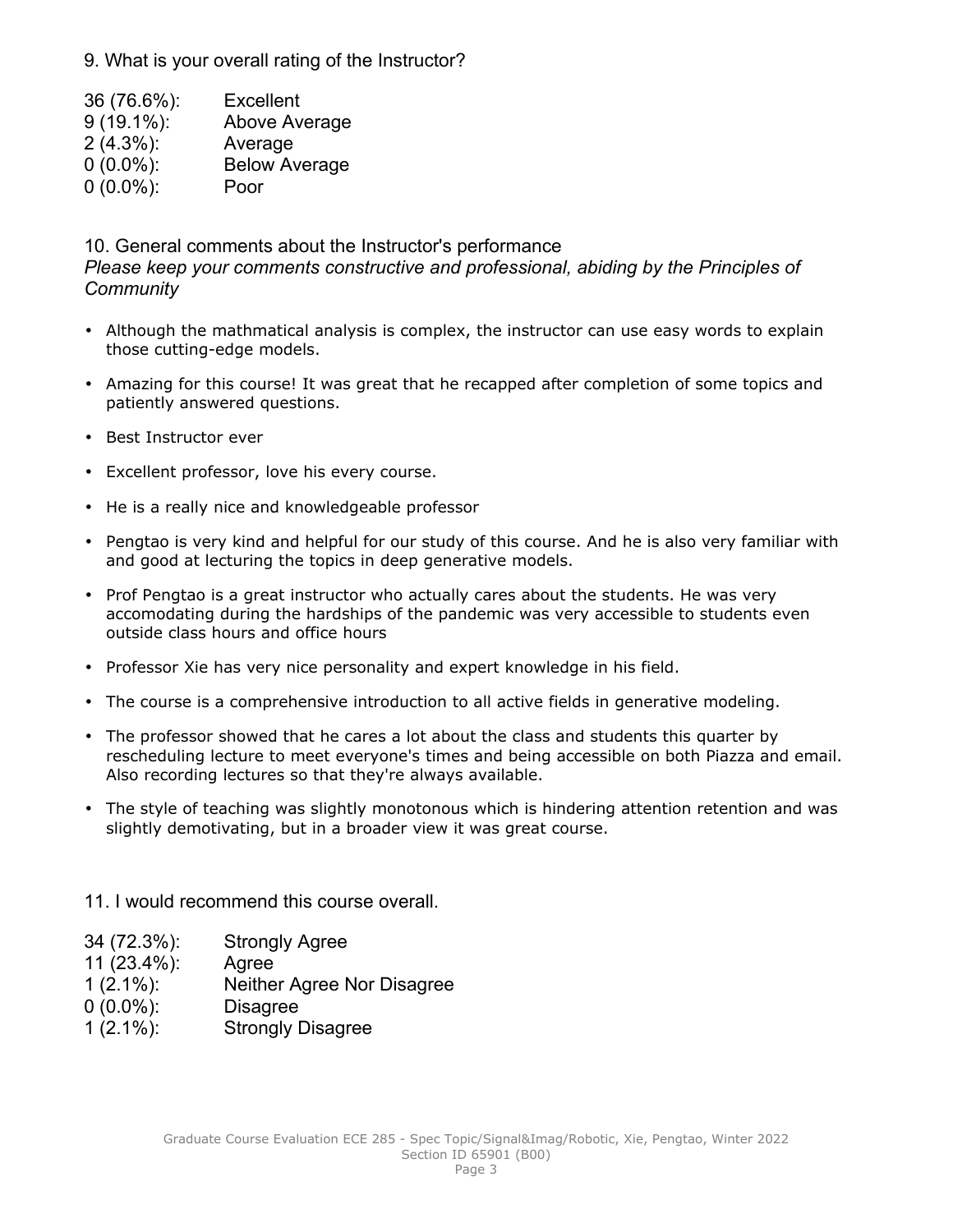12. What is your overall rating of this course?

| 35 (74.5%):  | <b>Excellent</b>     |
|--------------|----------------------|
| 10 (21.3%):  | Above Average        |
| $1(2.1\%)$ : | Average              |
| $0(0.0\%)$ : | <b>Below Average</b> |
| $1(2.1\%)$ : | Poor                 |

13. What were the particular strengths of this course?

- A nice overview of the popular field of generative model which is used in many state-of-arts ML works.
- Introductions for generative modeling.
- It gave us exposure to cutting edge techniques in the field of Deep Learning and the project was <sup>a</sup> great plus.
- Knowledgeable, helpful and patient.
- Project and lectures are perfect
- The materials are cut-edge technologies. We have learned <sup>a</sup> large number of generative models that could be useful for many things.
- This course has <sup>a</sup> lot of great content which is extremely helpful for students looking to get an overview of generative modelling.
- Very good and interesting topic in deep generative models. It is up-to-date in and relevant to both deep learning research and applications.
- Very new and recent course. Fun learning about these upcoming topics!
- You don't just learn theory, but how to implement as well

14. What suggestions do you have for making this course more effective?

• Do conduct an exam (but with <sup>a</sup> lower weightage) as exams coerce learning of all concepts and not just the selective few that one is inclined towards.

It would be great if state-of-art techniques are like the GPT-3, CLIP, BERT, etc are also discussed briefly towards the end of the course.

- Homeworks were extremely simple. I believe that course assignments could improve if it has <sup>a</sup> good mixture of analytical and programming questions.
- I have these suggestions for the course

1. The content in this course is really interesting and covers <sup>a</sup> lot. However, I feel I don't retain the things taught in class. I would suggest this course have multiple (short) Homework covering "all" the concepts taught as the current homework don't talk about half the stuff taught in class. For example, I don't remember anything about sampling, etc.

2. This course also has some maths which is great, but as I said to fundamentally drill it I required some kind of assignment where I actually have an incentive to work out relative problems. This might make the course harder but I feel this is an important part of learning.